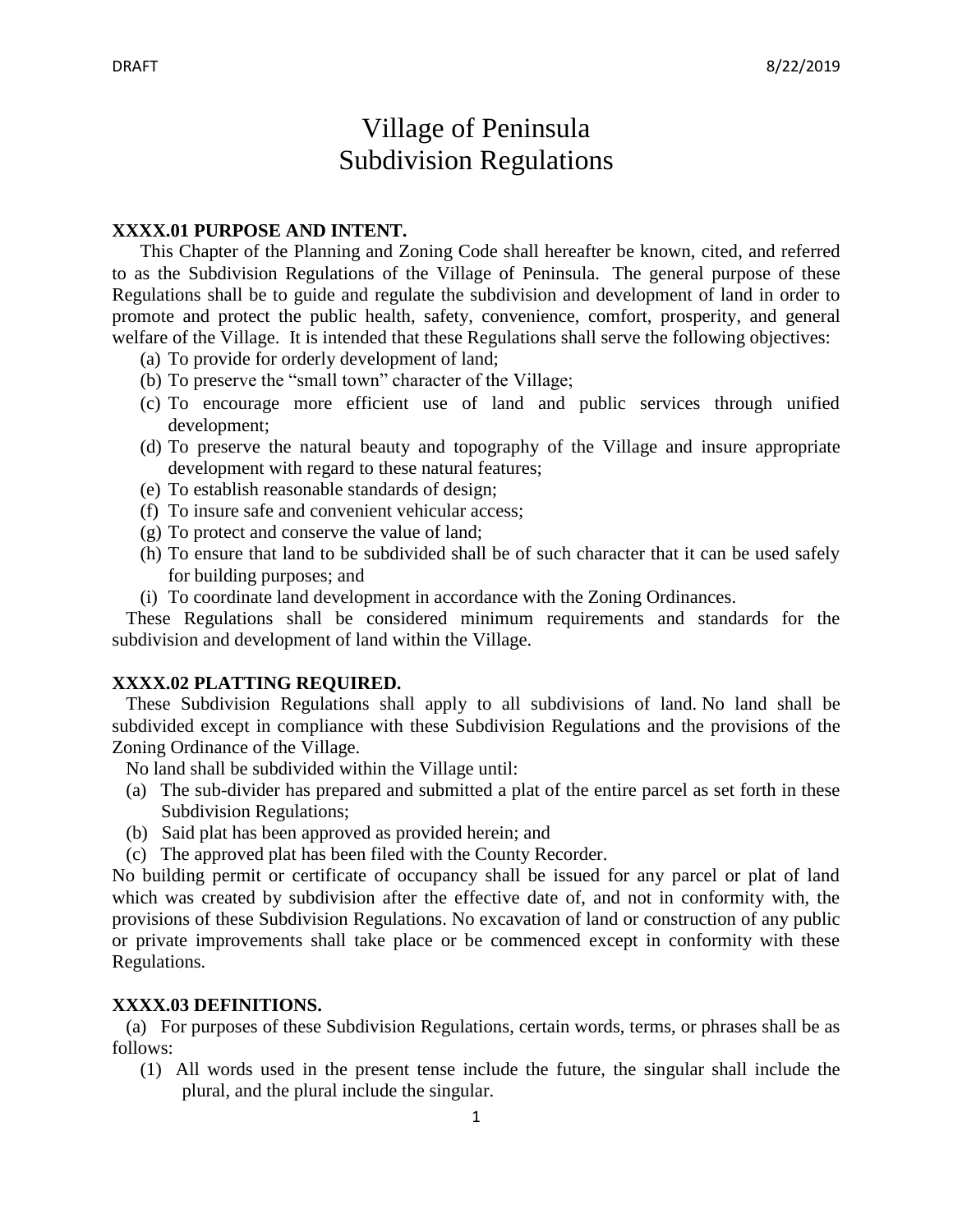- (2) "Person" includes a firm, association, organization, partnership, trust, company, or corporation as well as an individual.
- (3) "Shall" is mandatory; "may" is permissive.
- (4) "Lot" includes "plot", "premises", or "parcel".
- (5) "Building" includes "structure".
- (6) "Used or occupied" includes "intended, designed, or arranged to be used or occupied".
- (7) All words not specifically defined shall have the meaning as commonly used.

(b) For purposes of these Subdivision Regulations, the following words, terms, or phrases shall be defined as follows:

- (1) "Lot" means a tract, plat, or portion of a subdivision or other parcel of land intended as a unit for the purpose, whether immediate or future, of transfer of ownership or for building development.
- (2) "Lot line" means the boundary of a lot separating it from an adjoining property.
- (3) "Lot width" means the horizontal distance between the side lot lines measured at the setback line.
- (4) "Planning Commission" or "Commission" means the Village of Peninsula Planning Commission.
- (5) "Right-of-way" means the strip of land occupied or intended to be occupied by a street, walkway, or other public improvement relating to public access or travel.
- (6) "Setback line" or "building setback line" means a line a minimum distance from and parallel to the centerline of any right of way between which no building or portion thereof may be erected.
- (7) "Subdivision" means:
	- A. The division of land into two or more parts, lots, parcels, sites, units, tracts, or interests for the purpose of transfer of ownership, lease, or building development, either immediate or future;
	- B. The division or development of land whether by deed, metes and bounds description, devise, intestacy, lease, map, plat, or another recorded instrument;
	- C. The improvement of one or more parcels of land for structures or groups of structures involving the division or allocation of land for the opening, widening, or extension of any street, right-of-way, or easement; or
	- D. The re-subdivision of any lot or lots in any recorded subdivision.
- (8) "Subdivision, minor" means:
	- A. The sale or exchange of parcels between adjoining lot owners where such sale or exchange does not create additional building sites and does not reduce any existing parcel to less than the minimum acreage required for the zoning district; or
	- B. Any subdivision containing not more than four lots, all of which: have frontage on an existing street; do not involve any new street, right-of-way, easement, or the extension or creation of any public improvements; and do not adversely affect the remainder of the parcel or any adjoining property.

# **XXXX.04 PLAT APPROVAL PROCEDURES.**

The following procedures shall be followed with regard to the submittal, review, and approval of subdivision plats. A sub-divider may request an informal review of a concept plan by the Zoning Official and/or the Mayor prior to the submission of a preliminary plat to obtain comments and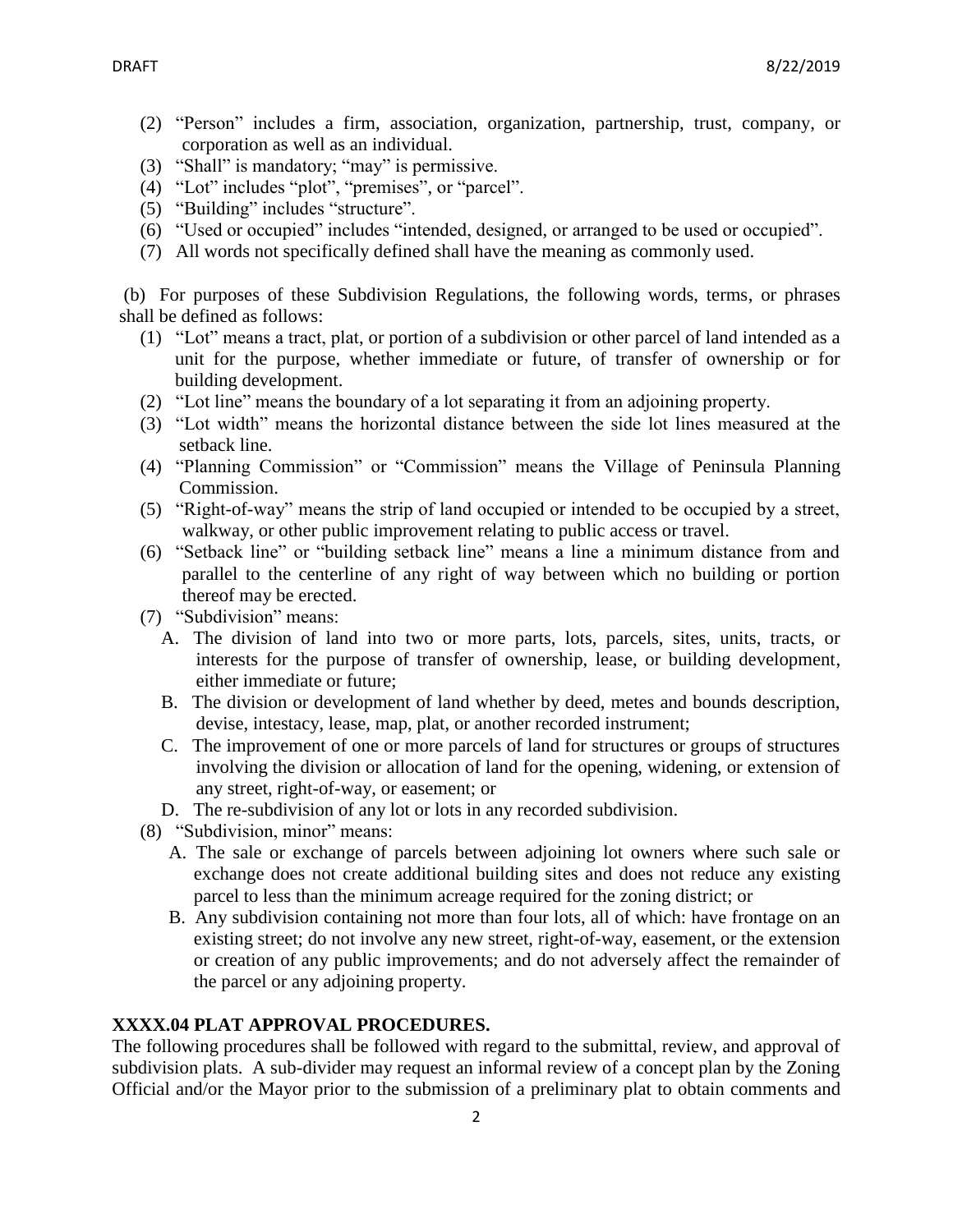direction on the proposed subdivision. The concept plan shall include the general layout of the streets and lots.

### **XXXX.05 PRELIMINARY PLAN PROCESS.**

- (a) Prior to formal submission of a subdivision plan, the sub-divider shall submit ten (10) copies of the preliminary plan to the Planning Commission for review and comment by the Commission. Said submittal shall be made at least 14 days in advance of the Planning Commission meeting at which it is to be considered and shall be accompanied by the required fee as set forth in Section XXXX.23. Such preliminary plans shall include the general layout of streets and lots, plotted on a topographic map, complying with the technical requirements set forth in Section XXXX.06 and the planning principles established in the Zoning Code. The purpose of the preliminary plan is to explore the best design for the subdivision and the best relationship to adjoining subdivisions or undeveloped land; outline a program of improvements; ensure that an adequate water supply and an adequate septic system may be provided to each lot and that extensive and environmentally harmful grading operations will not be required; and obtain the advice, suggestions, and requirements of the Planning Commission before the plan becomes rigid as in a detailed drawing. The submittal of alternative plans is recommended.
- (b) The Planning Commission shall examine the preliminary plan at its next regular meeting, giving the applicant an opportunity to be heard and answer any questions concerning the plan.
- (c) Prior to submission of the preliminary plans to the Planning Commission, the Zoning Officer shall review the preliminary plan and profiles against the requirements of these Subdivision Regulations and all applicable ordinances of the Zoning Code of the Village. If the Village has an Engineer in its employ, the Zoning Officer shall forward the plans to the Village Engineer, who shall promptly return a copy of the preliminary plan and profiles to the Zoning Officer, together with his or her comments and recommendations.
- (d) After the Zoning Officer receives the report of the Village Engineer, if any, and any other comments and recommendations concerning the plan, they shall be forwarded to the Planning Commission for its review and comments.
- (e) If the Planning Commission finds that the plan meets the requirements of these Regulations and other ordinances of the Village, and it is approved, or it is approved with conditions, the Chairperson shall sign two copies of the preliminary plan and profiles with a notation that the same are approved, subject to any special conditions. One copy shall be delivered to the sub-divider and the other shall be retained by the Planning Commission.
- (f) If the Planning Commission does not approve the plan and profiles, it shall state in writing the conditions to be complied with before approval may be obtained.
- (g) Final approval of the preliminary plan and profiles shall assure the sub-divider for a one-year period from the date of approval by the Commission:

(1) That the general layout of streets, lots, building sites and other features is approved and has been established as the basis for the preparation of the final plat;

(2) That the general terms and any special conditions under which the approval of the plan was granted will not be changed unless additional information or data are received in the meantime that would indicate that changes should be affected; and

(3) That the developer may submit drawings and specifications for improvements and a final plat for the subdivision.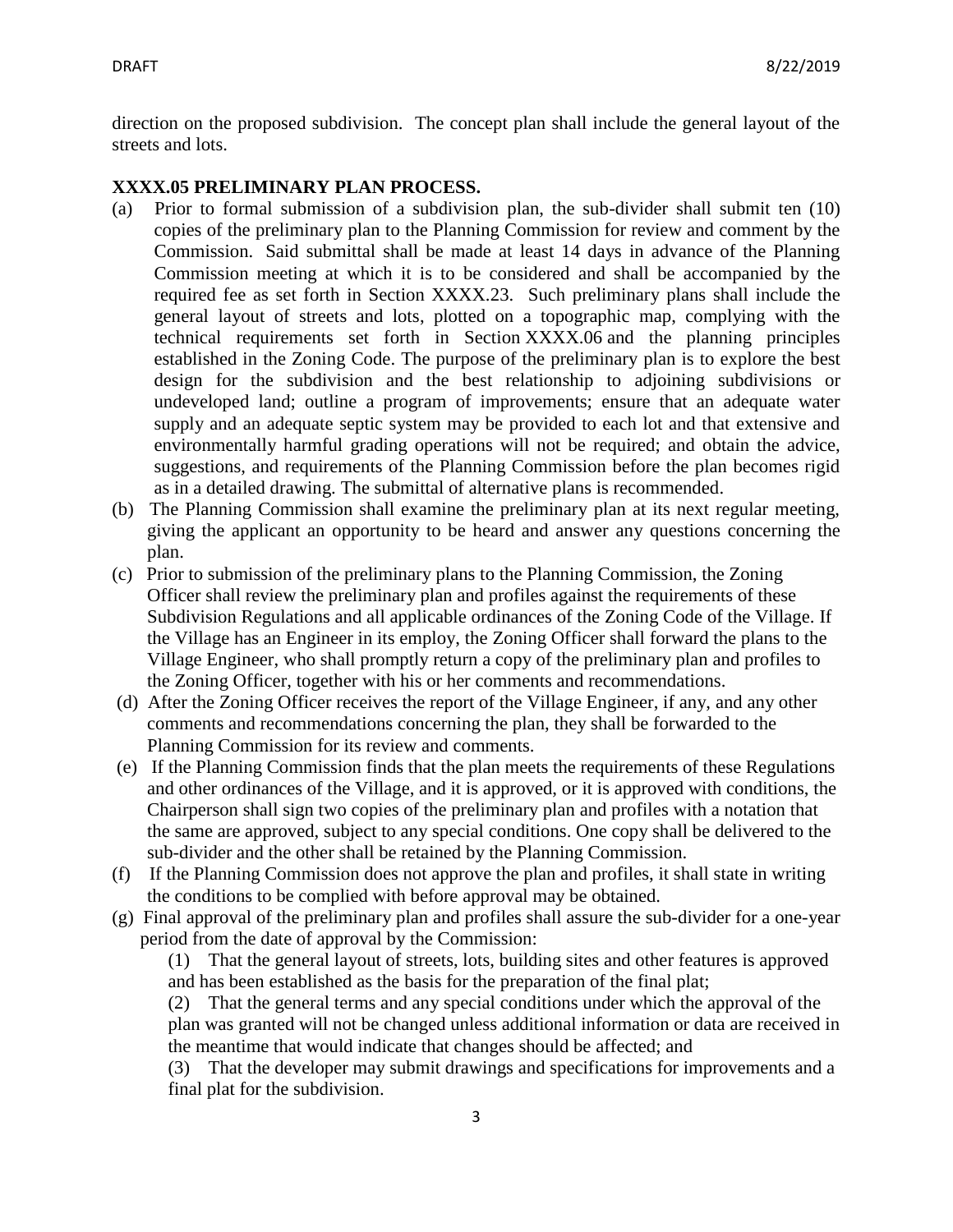# **XXXX.06 SUBMITTAL REQUIREMNETS FOR PRELIMINARY PLANS**

The sub-divider shall furnish, with the application for approval of the preliminary plan of a subdivision as described in Section XXXX.05, the following maps, data, and plans:

(a) Maps and data, either separate or combined, shall be provided as follows:

(1) A vicinity map. A print, such as a section of the 400-foot scale Village map, showing thereon the location of the proposed subdivision and its relationship to adjacent developments, streets, and all community facilities which serve or influence it;

(2) A property line map. A drawing showing bearings and distances of the parcel to be subdivided; location, width, and purpose of easements; the name, width, and location of abutting streets, including location of pavements and sidewalks; and structures on the parcel and within 100 feet on adjoining property;

(3) A utility map. A drawing showing utilities on and adjacent to the parcel, including location and size of gas mains and water mains, if any, and location of fire hydrants, if any, and electric power and telephone poles;

(4) A topographic map. A drawing showing contours at two-foot intervals based on the County datum plane. It shall show the approximate direction and gradient of the ground slope on immediately adjacent land; indicate the subsurface condition of the tract if not typical; and show watercourses, marshes, wooded areas, isolated preservable trees, and other significant features. The topography may be compiled by photogrammetric methods and shall be at the same scale as the preliminary plan.

(5) Titles and certifications indicating present parcel designations according to official records, the name of the developer, the names and addresses of owners, certification of the registered surveyor, and the scale and date of the survey;

(b) A plan shall be prepared in accordance with the planning principles set forth in the Zoning Code and designed by a registered engineer or surveyor. The plan shall be accurately and clearly drawn at a scale of not less than 100 feet to one inch. The profiles, which may be prepared on standard cross-section paper, shall have a horizontal scale of one-inch equals fifty feet and a vertical scale of one-inch equals five feet. The drawing shall include the aforesaid topographic and property line data, the surrounding streets and lots, and the proposed plan, or alternative plans, of the subdivision, and show the following:

(1) The street layout, right-of-way and pavement widths, approximate grades, and names.

- (2) The Location, width, and purpose of any other rights of way.
- (3) The approximate dimensions and number of lots, with building setbacks.

(4) The location and approximate dimensions of any property to be reserved or dedicated for parks, wildlife refuges, or other public uses.

(5) A title block including a graphic scale, north arrow, date, and name of allotment.

(6) Preliminary drawings showing street profiles and grades, a typical cross-section of proposed roadways, proposed storm sewers, septic systems, and water supply, as well as all existing watercourses, culverts, storm sewers, and existing features pertinent to the plotting of an allotment.

# **XXXX.07 PROCESSING OF FINAL PLATS.**

 (a) The sub-divider shall submit 10 copies of a final plat prepared by a registered surveyor or engineer along with such supporting data as required herein. Said submittal shall be in conformance with the approved preliminary plan and be made at least 14 days in advance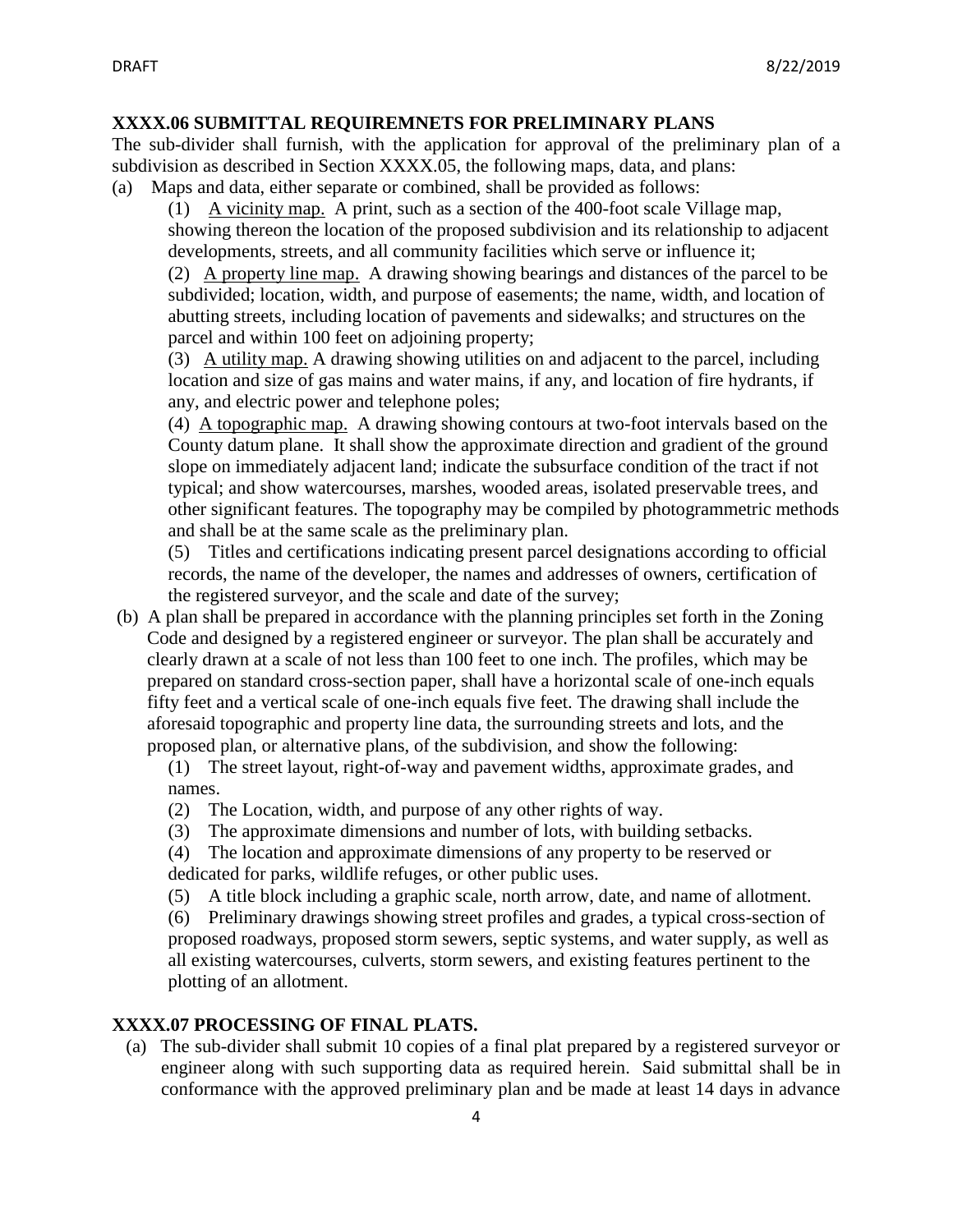of the Planning Commission meeting at which it is to be considered and shall be accompanied by the required fee as set forth in Section XXXX.23.

- (b) The Commission shall review final subdivision plats and make a recommendation to the Village Council regarding approval of said plats within a reasonable period of time, but not to exceed 30 days from the date of submittal, unless an extension of time is agreed to by the sub-divider. The Commission may request comments from the Village Engineer or other officials or experts whose advice may be helpful in evaluating the subdivision proposal. The plat, together with the Commission's recommendation, shall then be forwarded to Council.
- (c) Upon receipt of the subdivision plat and the recommendation of the Planning Commission, Council shall schedule the plat for review at a Council meeting and shall, within a reasonable period of time, either approve, conditionally approve with stipulations, or disapprove the plat.
- (d) Should Council approve or conditionally approve the plat, the sub-divider shall install the improvements required by the approval, submit to the Zoning Officer a cost estimate for completion of all public improvements associated with the subdivision, or install a portion of the improvements and submit a cost estimate for the completion of the improvements. If a portion of the improvements are installed, the Village Engineer, or Zoning Officer in the absence of a Village Engineer, shall approve the installed improvements. The Village Engineer or Zoning Officer shall review any estimates and establish the amount of any performance bonds to be posted. The sub-divider shall submit bonds in the amount established by the Village Engineer or Zoning Officer in a form approved by the Village Solicitor.
- (e) Upon submittal and approval of the required bonds (as set forth in Section XXXX.21 hereof) or the installation of the required improvements, the Mayor, Village Engineer (or Zoning Officer in the absence of a Village Engineer), and Village Fiscal Officer shall sign the final plat prior to the recording of the plat. The placement of said signatures on the plat shall constitute final approval of the subdivision.
- (f) No street, right of way, easement, or other required improvement shall be deemed accepted for dedication until it has been inspected by the Village Engineer, or Zoning Officer in the absence of a Village Engineer, and said Engineer or Zoning Officer has filed a written finding with the Fiscal Officer that said street or other improvement has been constructed in accordance with the specifications set forth on the approved plat and the rules and regulations outlined herein, and said street or other improvement is in good repair.

#### **XXXX.08 SUBMITTAL REQUIREMENTS FOR FINAL PLATS.**

Subdivision plats submitted to the Village for review and approval shall be 18 inches by 30 inches in size and be drawn at a scale of  $1'' = 100'$ . Final subdivision submittals shall include, at a minimum, the following:

- (a) A vicinity or location map at a scale of  $1'' = 1000'$  showing the relationship of the proposed subdivision to the surrounding area.
- (b) The name of the subdivision, north arrow, scale, and date.
- (c) The names of all adjoining property owners.
- (d) The property boundaries with length of courses in feet and hundredths and bearings to not more than half seconds.
- (e) The curve data for streets including the radii, arcs, chords, chord bearings, tangent, and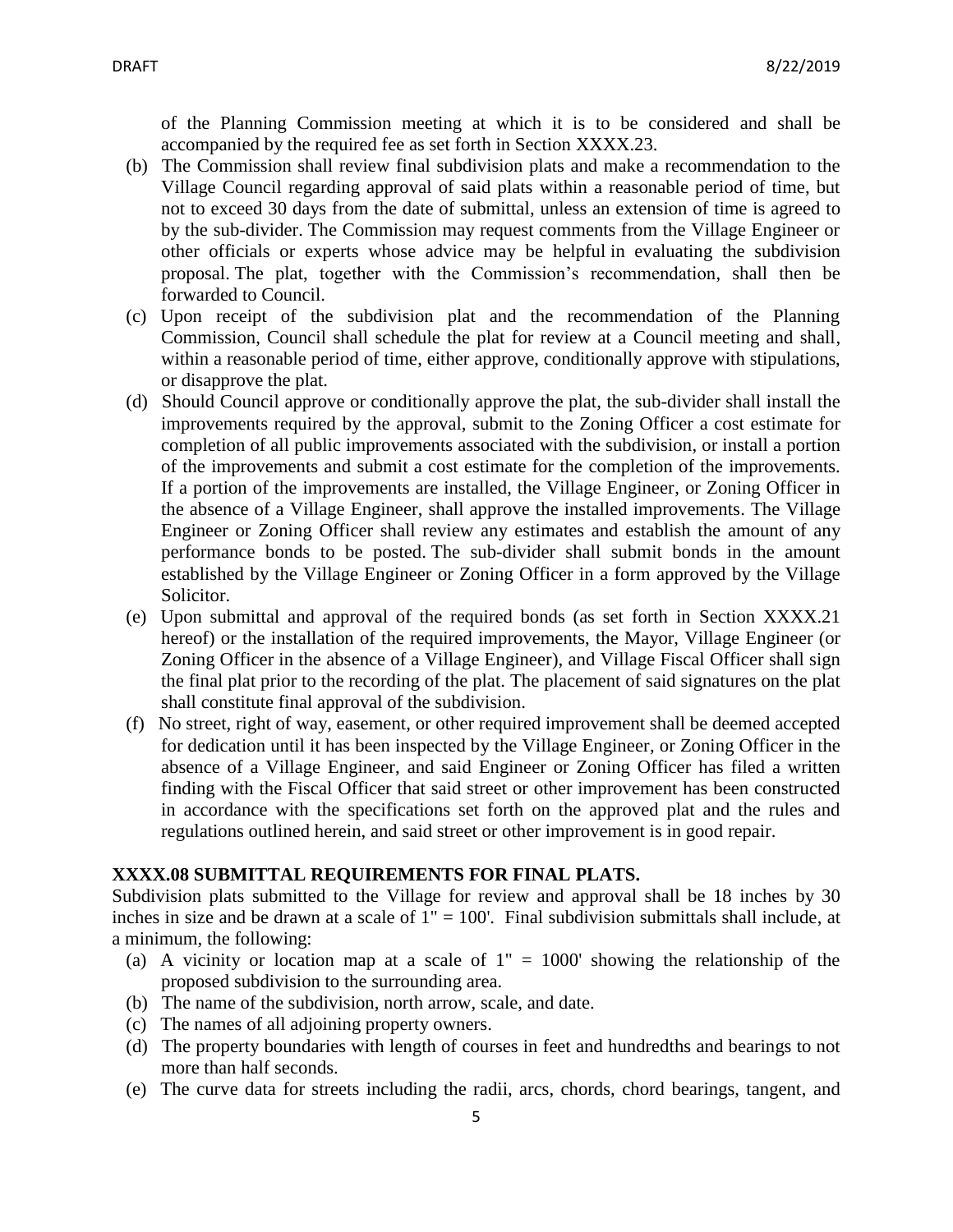central angle.

- (f) Accurate dimensions for all lots, reserve parcels, rights-of-way, and easements.
- (g) The accurate location of all required monuments.
- (h) A summary of the area of land used for each of the following: lots, rights-of-way, parks, and open space.
- (i) Detailed construction plans prepared by a registered engineer for all required improvements at a scale of  $1" = 50'$  on 24" by 36" sheets or at such other scale acceptable to the Village Engineer, or Zoning Officer in the absence of a Village Engineer.
- (j) An erosion control and storm water plan.
- (k) The location of setback lines from public rights-of-way as required by the Zoning Ordinance.
- (l) An acknowledgment by the owner that the plat was prepared with his consent and is accepted by him and dedicating the streets and the appropriate easements and public areas to the Village.
- (m) A statement signed by the owner setting forth the rights associated with the easements and reserve parcels shown on the plat.
- (n) If the submittal is for a section or portion of the property only, an overall plan of the entire property showing the general subdivision layout of the entire parcel.
- (o) A certification by a registered engineer or surveyor that the information contained on the plat is true and correct and conforms to the requirements of these Subdivision Regulations.
- (p) A release signed by any mortgage holders regarding the dedication of rights-of-way and other lands set aside for public purposes.
- (q) Evidence that any and all required approvals have been obtained from government agencies including but not limited to Ohio EPA, Army Corp of Engineers, and Summit Count Soil and Water.
- (r) An approval block for the endorsement of the plat by the Mayor, Village Engineer (or Zoning Officer in the absence of a Village Engineer), and the Village Fiscal Officer upon approval by the Village Council.

#### **XXXX.09 SPECIAL PROCEDURES FOR MINOR SUBDIVISIONS.**

Minor subdivisions may be approved for recordation by the Mayor and Village Engineer, or Zoning Officer in the absence of a Village Engineer, without referral to the Planning Commission or Village Council provided that all appropriate requirements of these Subdivision Regulations are met and the plat has received a favorable review by the Village Engineer or Zoning Officer in the absence of a Village Engineer. Where in the opinion of the Mayor or Engineer, or Zoning Officer in the absence of a Village Engineer, there are unusual conditions associated with a proposed minor subdivision, the plat shall be forwarded to the Planning Commission and follow the process outlined in Section XXXX.07.

#### **XXXX.10 SUBMITTAL REQUIREMENTS FOR MINOR SUBDIVISIONS.**

Minor subdivision plats submitted for review and approval shall be prepared at a scale of  $1" =$ 100' and shall contain the following:

- (a) A vicinity or location map at a scale of  $1'' = 1000'$  showing the relationship of the proposed subdivision to the surrounding area.
- (b) The name of the subdivision, north arrow, scale, and date.
- (c) The names of all adjoining property owners.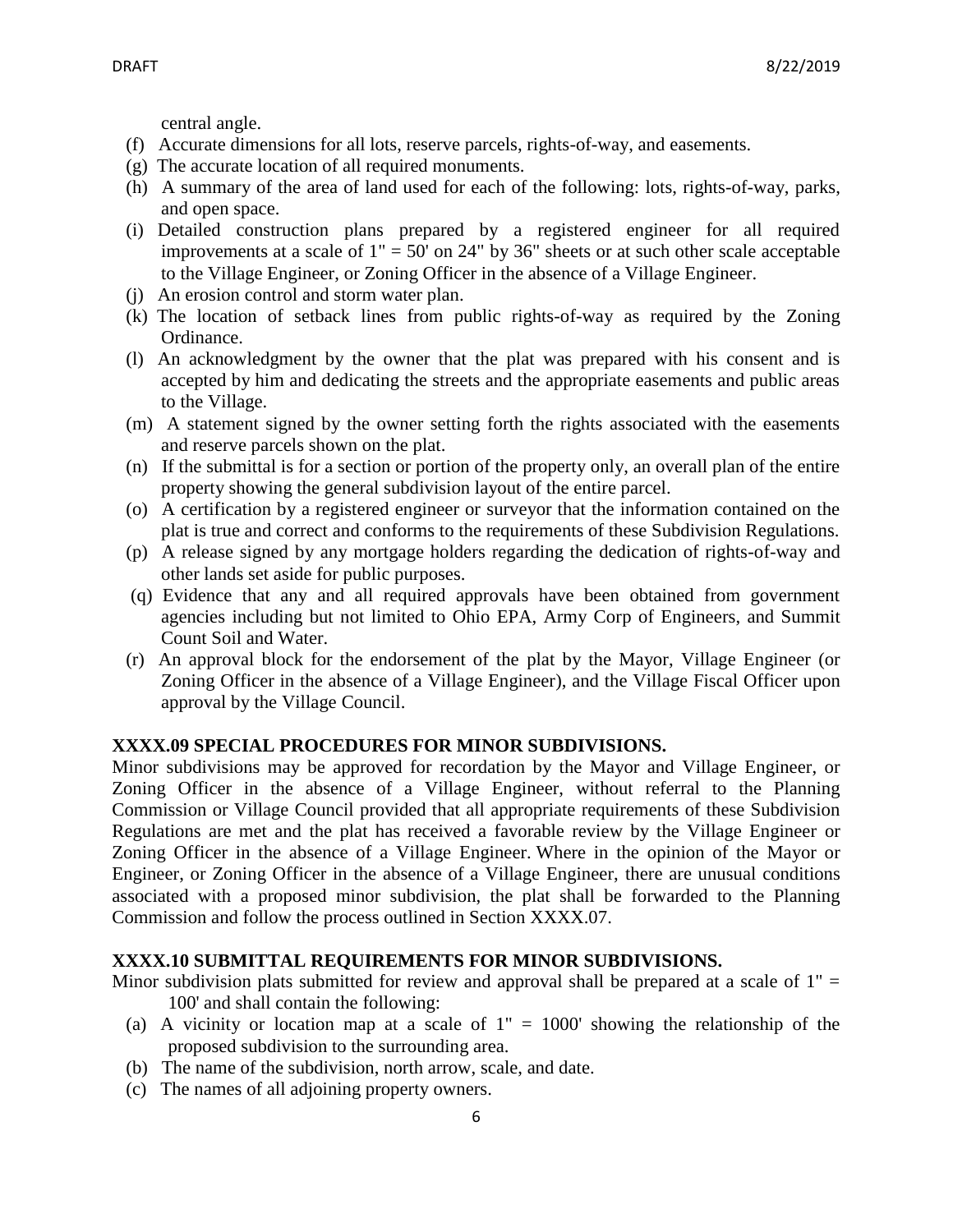- (d) The accurate location of all required monuments.
- (e) The location of setback lines from public rights-of-way as required by the Zoning Ordinance.
- (f) If the submittal is for a section or portion of the property only, an overall plan of the entire property showing the general subdivision layout of the entire parcel.
- (g) A certification by a registered engineer or surveyor that the information contained on the plat is true and correct and conforms to the requirements of these Subdivision Regulations.
- (h) An approval block for the endorsement of the plat by the Mayor, Village Engineer (or Zoning Officer in the absence of a Village Engineer), and Village Fiscal Officer (if Council approval is necessary).

# **XXXX.11 GENERAL STREET DESIGN CRITERIA.**

All construction pertaining to roads, drainage, and underground utilities shall conform to the Latest Edition of the "State of Ohio Department of Transportation Construction and Material Specifications", except as modified or otherwise specified herein.

- (a) All public streets shall provide a right -of-way dedication of not less than fifty (50) feet in width and provide a minimum pavement width of twenty-two (22) feet.
- (b) All cul-de-sac streets shall be provided with a turn-around which shall have a minimum 100 ft. diameter right-of-way and 80 ft. diameter pavement.
- (c) Whenever possible, streets shall be looped to provide more than one entrance and exit to the development. Intersections with existing rights-of-ways shall be maintained at a minimum necessary for proper traffic circulation. Streets shall be laid out so as to intersect as nearly as possible at right angles.
- (d) Street alignments should follow natural contours and be designed to conserve natural features. Stub streets should be eliminated unless such stub street is necessary based on an overall concept plan for the development of the adjacent property.
- (e) The area of the project devoted to streets and related pavement should be the minimum necessary to provide adequate and safe movement through the development.
- (f) Street names shall be approved by Council and shall not duplicate the names of existing streets within the Village.
- (g) The Village Engineer or Planning Commission may modify these standards based on unique topographic conditions, soil conditions, or other unusual conditions specific to the property being subdivided.
- (h) The Village Engineer or the Planning Commission may require a Traffic Impact Study based on the location of the development, the size of the development, and other unusual conditions of the specific property being subdivided.

# **XXXX.12 PEDESTRIAN CIRCULATION SYSTEMS.**

(a) A pedestrian circulation system shall be included and designed to ensure that pedestrians can walk safely and easily throughout the development. The pedestrian system shall provide connections between properties and activities or special features within the restricted open space system and need not always be located along streets.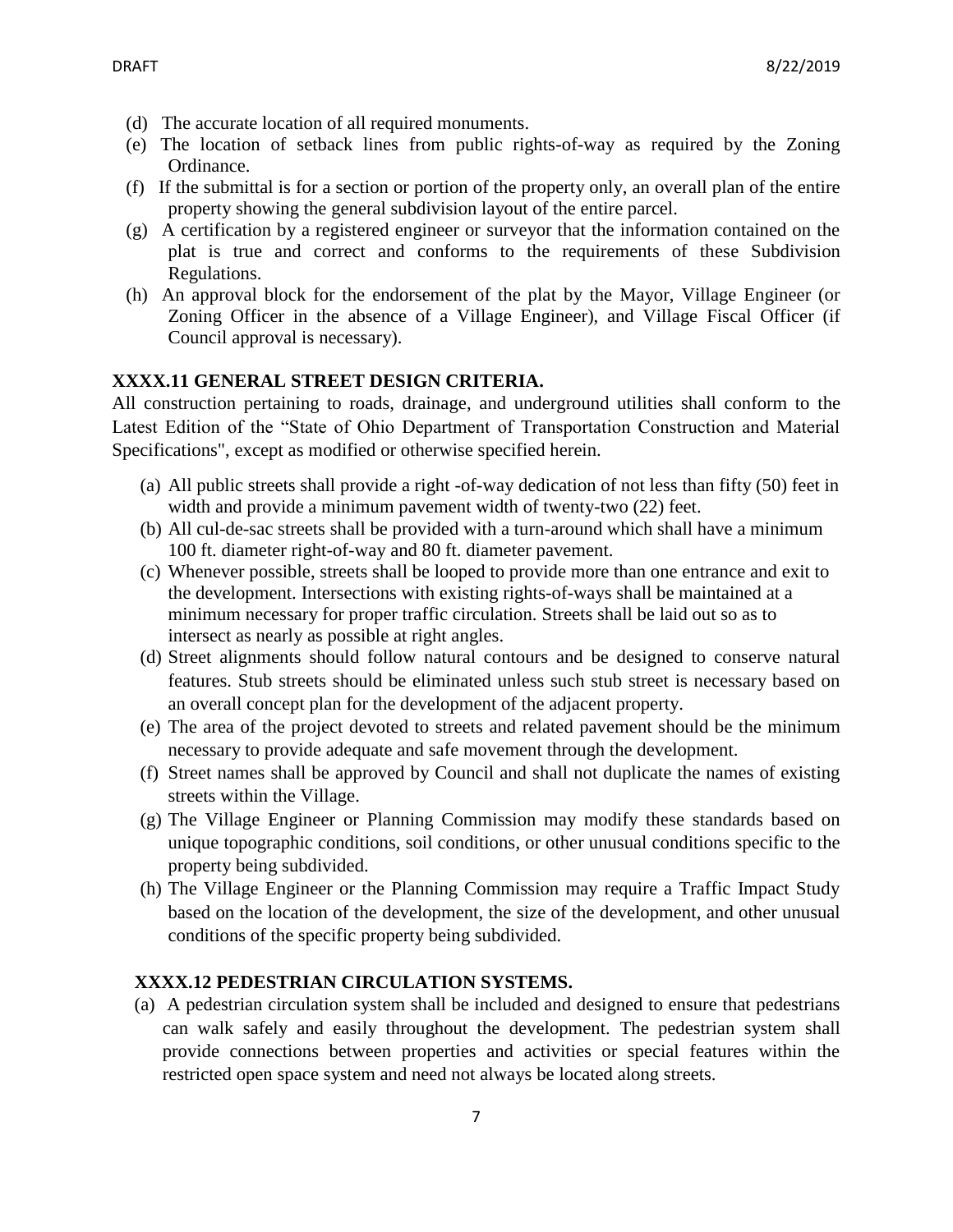- (b) Trails for which a public right of passage has been established should be incorporated in the pedestrian circulation system.
- (c) Sidewalks, when required, shall be located not less than one foot from the property line to prevent interference or encroachment by fencing, walls, hedges, or other planting or structures placed on the property line at a later date. When required, concrete sidewalks shall be at least four feet wide and four inches thick.

# **XXXX.13 MONUMENTS.**

Permanent monuments of a type approved by the Village Engineer, or Zoning Officer in the absence of a Village Engineer, shall be set by a registered surveyor at locations directed by the Village Engineer or Zoning Officer.

# **XXXX.14 WATER.**

All lots shall be served by either public water service as set forth in subsection (a) hereof, or by individual wells as set forth in subsection (b) hereof.

- (a) Where a public water main is accessible, the sub-divider shall install adequate water facilities, including fire hydrants, in accordance with the rules, standards, and specifications of the Village. Said water mains and appurtenances shall be inspected, tested, and approved by Village prior to acceptance by the Village.
- (b) Where public water service is not available, lots may be served by individual wells, provided that such system is installed in accordance with the standards and regulations of the Village, is approved by Summit County Public Health, and such approval is filed with the Village Fiscal Officer.

# **XXXX.15 SANITARY FACILITIES.**

Each lot shall be served by an adequate sanitary sewage collection and disposal system which shall be installed in accordance with the rules, regulations, standards, and specifications of Summit County Public Health and/or the Ohio EPA. No such sanitary system shall be installed or used except with the approval of Summit County Public Health. If a common on-site system is to be used, it shall not be located in the restricted open space.

# **XXXX.16 DRAINAGE.**

- (a) An adequate storm drainage system shall be provided for each subdivision. Storm facilities shall be designed and constructed in accordance with standards established by the Village Engineer, as applicable, Summit Soil and Water and the Ohio EPA in order to prevent flooding and properly dispose of storm waters.
- (b) Storm drainage facilities shall in each case be of sufficient capacity to accommodate potential runoff from the entire upstream drainage area, whether inside or outside the subdivision.
- (c) No subdivision shall be approved that would overload the existing downstream drainage facilities until provisions for downstream improvements or on-site detention satisfactory to the Village Engineer, and as applicable, Summit Soil and Water and the Ohio EPA, have been made.
- (d) Measures shall be taken to minimize erosion and its impacts during construction. Detailed erosion control plans setting forth the techniques to be used and a schedule for implementation shall be submitted with the final plat. Techniques, devices, or measures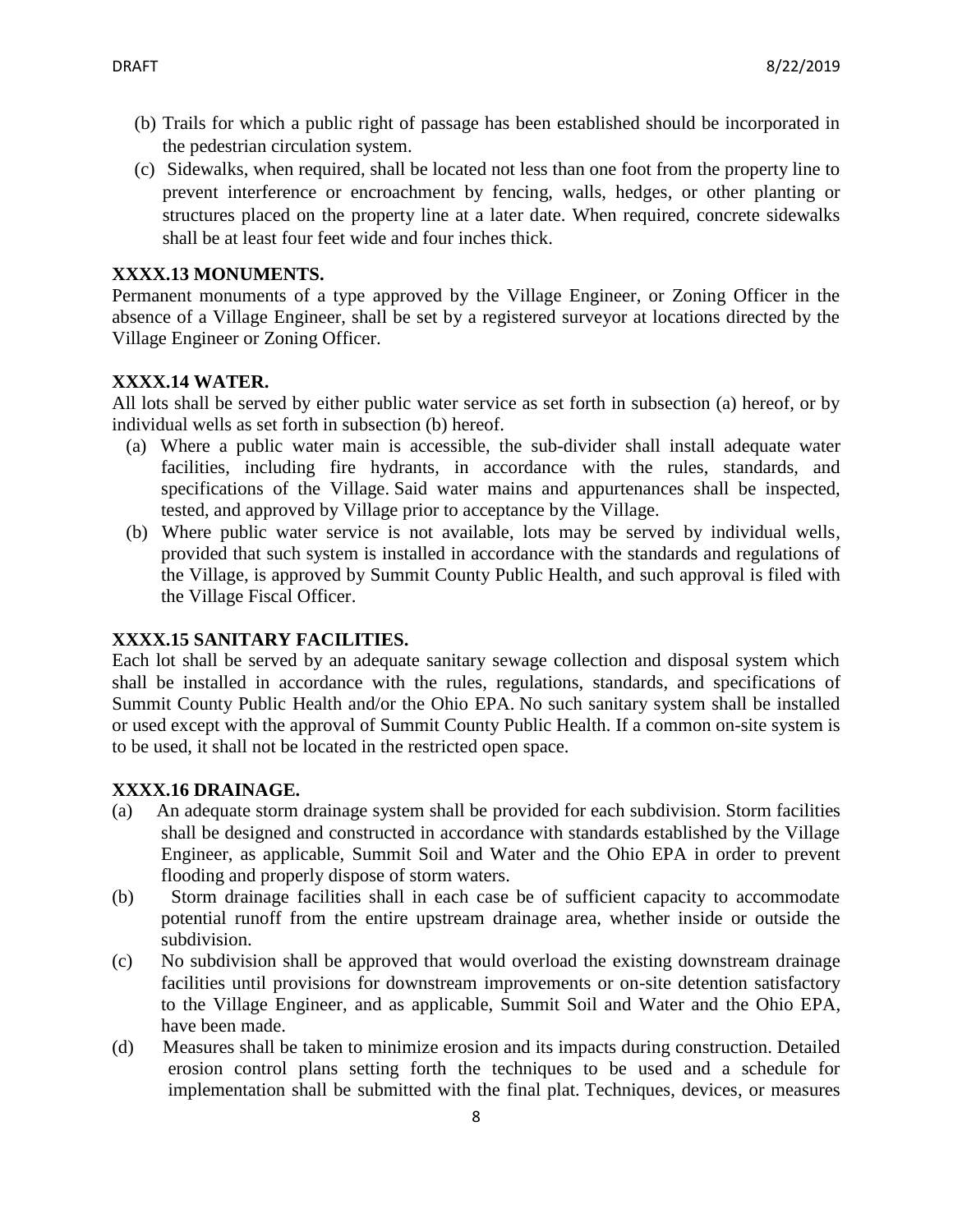used shall be as approved by the Village Engineer and as applicable, Summit Soil and Water and the Ohio EPA.

### **XXXX.17 EASEMENTS.**

- (a) Where a subdivision is traversed by a water course, drainage way, channel, storm conduit, or stream, there shall be provided to the Village a storm water easement conforming substantially with the lines of such water course and containing such additional width as determined by the Village Engineer, or Zoning Officer in the absence of a Village Engineer.
- (b) Easements ten feet in width shall be provided adjacent to each side of and contiguous with all proposed rights-of-way. Such easements shall be usable for any and all utilities.
- (c) Utility or drainage easements across lots or alongside side or rear lot lines shall be a minimum of ten feet in width. The Village Engineer, or Zoning Officer in the absence of a Village Engineer, may require additional width where appropriate.

### **XXXX.18 LOTS.**

- (a) Each lot shall have satisfactory access to a street.
- (b) Double frontage, reverse frontage, and irregularly shaped lots shall be avoided.
- (c) Lot lines shall be substantially at right angles or radial to street lines.
- (d) Lot dimensions shall comply with the minimum requirements of the Zoning Ordinance.
- (e) Lots shall be so arranged such that there will be no foreseeable difficulties in securing building permits.

### **XXXX.19 NATURAL FEATURES**

(a) The Commission shall, wherever possible, establish the preservation of all natural features which add value to residential developments and to the community, such as large wooded areas, watercourses, beaches, areas of historical significance, and similar irreplaceable assets.

## **XXXX.20 HILLSIDE REGULATIONS.**

- (a) For the purposes of these Regulations, land with a slope of twelve percent (12%) or more as indicated by the Soil Survey or field measurements shall be classified as hillside.
- (b) Cuts and Fills. Cutting, excavation, grading, and filling shall be permitted where adequate provisions are made to prevent slides and erosion by cribbing and retaining walls or other measures acceptable to the Planning Commission.
- (c) No land shall be graded, cut, or filled so as to create a slope exceeding a vertical rise of one foot (1') for each two-and one-half feet (2-1/2') of horizontal distance, except water detention or retention facilities when required.
- (d) Use of individual wastewater treatment and disposal systems utilizing soil absorption is not recommended on hillside slopes. Lots requiring such systems will be permitted only if design details are approved by Summit County Public Health.

#### **XXXX.21 BONDING REQUIREMENTS.**

 (a) Performance Bonds. Prior to the endorsement of the plat by Village officials, the subdivider shall install the improvements or furnish a bond or other security in a form and amount acceptable to the Village Council. Said bond shall guarantee completion of all